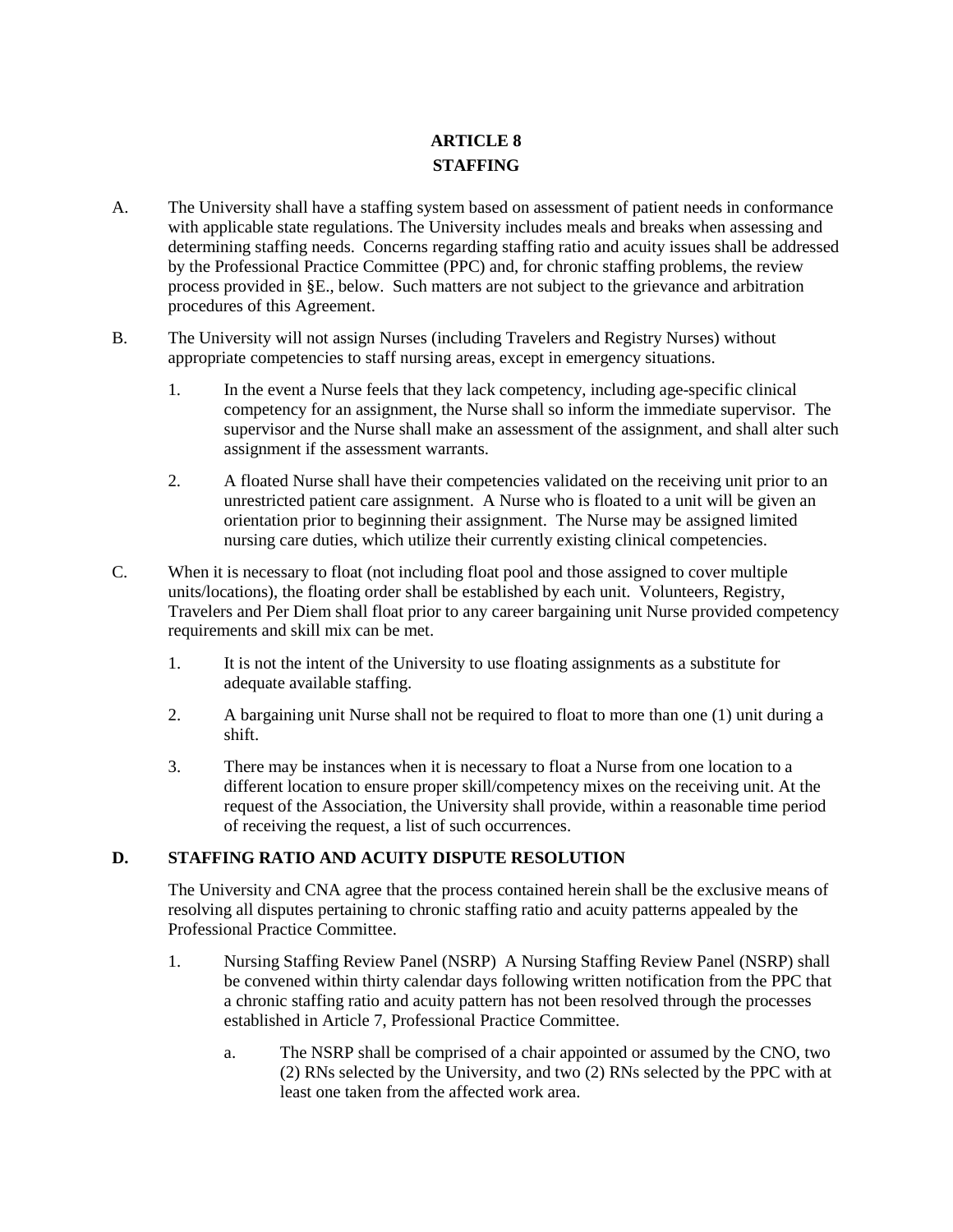- b. Bargaining unit members on the NSRP shall receive paid time for all time spent on the panel.
- c. The Panel shall make staffing adjustment recommendations to the CNO, based on compliance with state ratios. The CNO shall, within thirty days of receiving the Panel's recommendations, provide their response to the PPC.
- d. In the event the CNO's action does not resolve the matter the PPC may appeal the decision in writing to the CNO. Within thirty (30) calendar days of receiving the appeal, the CNO shall convene a Special Review Panel in accordance with the provisions of §D.2., below.

## 2. **Special Review Panel (SRP)**

- a. The SRP shall consist of three members, one RN selected by CNA, one RN selected by the CNO or their designee, and a third person selected by the other two panel members to serve as a neutral chairperson. The parties will make a good faith effort to select a chairperson who is experienced in the healthcare industry and with expertise in staffing in acute care hospitals. If they are unable to find such a person, they shall select an arbitrator from the panel in Article 28, Arbitration, to serve as chairperson. Nothing shall preclude the CNA and UC panel members from bringing another individual to assist.
- b. If the SRP is unable to achieve a resolution, the neutral third party may resolve the difference and such decision shall be final.
- c. Any resolution of the SRP, including any decision by the neutral third party, must take into consideration work area staffing ratio and acuity standards, and any other relevant information presented by the parties, and must be consistent with state and federal legislation prescribing levels and ratios. The SRP – including the neutral third party – shall have no jurisdiction to fashion any remedy that imposes an obligation on any hospital that exceeds, or is inconsistent with, the requirements of Title 22 or any other state or federal law. Either CNA or the University may seek to vacate any decision of the SRP or of the neutral third party under any basis permitted under state (or federal) law regulating arbitration. To the extent that either party seeks to vacate a decision under this paragraph, the parties agree to waive their rights to initiate litigation or seek administrative remedies, including unfair practices under the Higher Education Employer-Employee Relations Act (HEERA), arising out of such disputes, except for information requests and matters arising under HEERA, Sections 3571 (a) and 3571.1 (b).

## **E. PATIENT CLASSIFICATION SYSTEM COMMITTEE**

1. The Chief Nursing Officer (CNO), or their designee, will notify the PPC of the meeting schedule for the Patient Classification System Committee (PCSC) and will notify the PPC at least ninety (90) days prior to the appointment of the PCSC. Within forty-five (45) days following receipt of the notice, the PPC may make recommendations in writing to the CNO of those direct care Nurses who the committee proposes to serve on the PCSC. If the Director of Nursing, or their designee, does not alter the list within thirty